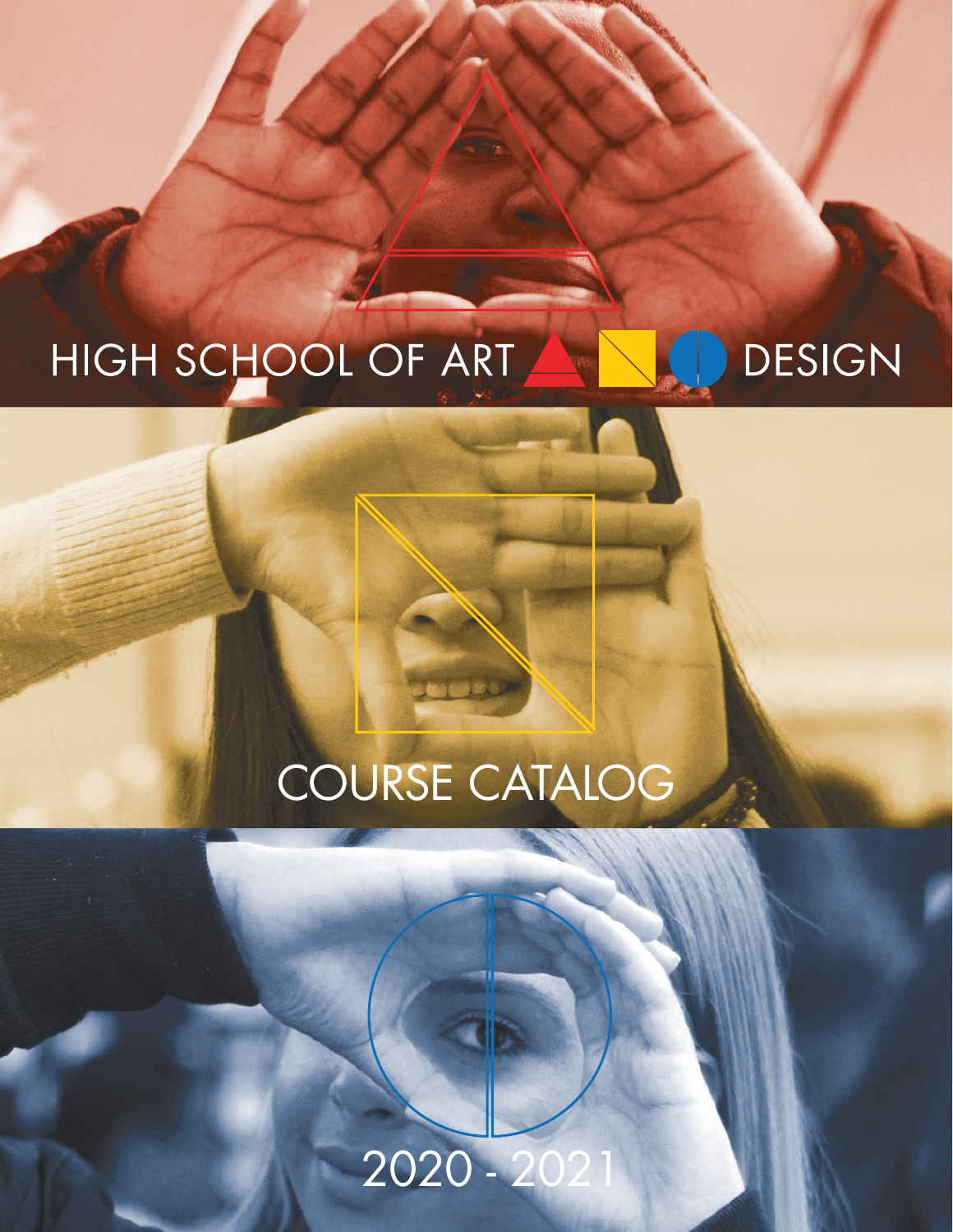### FRESHMEN ART HISTORY - AHS21

Art history is a one year survey course taken in combination with foundation design designed to introduce students to western and nonwestern art from prehistoric times to the present day. Students will analyze imagery from a variety of cultures, times, and artists for formal properties, function, content, and context. Students will develop artistic understanding and reflect upon their art practice through writing and discussion in order to gain a better appreciation of art and its role in history. Through study and direct experiences, students will reflect on how knowing the contexts, histories, and traditions of art forms help us create works of art and design.

All 10th grade students (except for Architecture majors taking AutoCAD) will take this one–year comprehensive course which primarily focuses on the latest Adobe Photoshop Creative Cloud software. This industry standard application is essential to all disciplines in visual art and will be taught in labs with professionallevel Mac or PC workstations. Students will practice their newly developed technical skills in creative projects in which they will be able to choose many of their own images and expressing their own viewpoints. By the end, students will have a print and digital website portfolio as well as a first draft resume to be eligible for a summer internship. Additionally, students will take the Certiport ACA Photoshop technical assessment in April. This will qualify them for a CTE diploma and advanced college credit for this course. The culminating project will be in partnership with the School of Interactive Arts, teaching computer science through the lens of game design utilizing Unity and C# programming.

### FRESHMEN DESIGN FOUNDATION

The Design Foundation course is a fundamental program that exposes freshman students to the basics of art production, and exposes them to the various other disciplines with an emphasis on illustration. Students are offered a comprehensive approach to understanding the principle and elements of art and design. Further, the objective of this fundamental program is to strengthen the students' visual acuity and to enhance conceptual thinking.

### SOPHOMORE COMPUTER ART TECHNOLOGY

## ANIMATION

### ANIMATION I: SOPHOMORES AQS83T

and how they relate to architecture and design as well as learning about design trends and how they influence all other industries. The second unit is the study of Ordering Principles of Architecture, to understand how building forms and plans are assembled and designed. The third unit is the study of the classical order of columns while designing a colonnade for a landscape or building. The fourth unit is the study of site planning. The students follow up by reviewing all the basic architectural drafting skills and integrate site design by understanding topography and compass orientation for green design considerations in landscape architecture. They will design by selecting a site and a building type plan for the landscape. Following this unit will be the futuristic World's Fair , Flushing, NY site. the students will work in groups to research, document, design and develop a futuristic master plan and build a site model. The students continue to research great buildings for their formal systems project by focusing on circulation, structural, spatial and enclosure with the modern Corbusier's Five Points of Architecture used in the Villa Savoye house as the motivation for this three story abstract structure. A multi-unit residential apartments complex or college dormitory apartments uses the illuminated alphabet as inspiration from Johann David Steingruber's Architectural Alphabet buildings whose floor plans form letters. The student's projects are also applied to their AutoCAD 3D rendering training. Art history and frequent visits to the Metropolitan Museum of Art, MOMA and the Frick ARCHITECTURE - SENIOR ATR87 Portfolio Development, Skyscraper Design, Neighborhood, Planning Design and Thesis Project at 1'=64'. This course is a college preparatory course for students that are considering studying Architecture, Landscape Architecture, Engineering, Interior Design, and Industrial design at the university level. CARTOONING CARTOONING I and II - SOPHOMORE AZS83T-01 During the sophomore year, students build upon and relate their prior knowledge from their foundation classes to cartooning since cartooning is about taking the realistic and exaggerating and abstracting it with their imagination. Students learn critical skills such as character design, traditional facial and full body anatomy, traditional inking tools and techniques. Projects range from observational drawing, character model sheets and sculpture. Students learn how to draw characters of different cultures based on their studies of multi-cultural artists. CARTOONING III and IV - AZS85T-01 Utilizing their skills and knowledge from last year's cartooning class and their computer technology class, students explore new media and various forms of storytelling and narrative in the junior cartooning class. Students explore responding to the world around them with their art, storyboarding, art history as well as learning how to craft and pace a narrative with different camera shots and transitions. Mediums include digital painting, ink-wash, watercolor and sculpture. Students read excerpts from different graphic novels exploring different experiences from a wide range of cultures.

The first part of the year focuses on concept and designing characters for an animation studio

environment. The second semester is geared toward an introduction and implementation of the 12 principles of animation in Adobe Animate.

### ANIMATION II JUNIORS AQS85T

This year is focused on what makes a compelling story. We dissect classics and create stories using the hero's journey and 3 act structure. Students deepen their understanding of storyboarding and the production part of animation and learn how to create short free standing animations of their own. Portfolio and college prep are introduced

### ANIMATION III SENIORS AQS87

The goal of this year is to make the student competent motion graphics artists in After Effects. This year is a culmination of all the previous years and gives the students professional level After Effects skills to work in industry/internships. College Prep is emphasised along with large scale personal projects and contests.

# **ARCHITECTURE**

### ARCHITECTURE DESIGN - SOPHOMORE ARS83T Introduction to Architecture & Interior Design in Residential Buildings

Architectural Design Studio Level I is a one-semester course that gives insight into how designers think and work, and the proper way to hand draft they learn the process of developing architectural residential construction documents, which include floor plans, elevations, sections, interior design and 3D model making.. We begin with observation drawings through pen & ink vignettes of architectural studies of building details, cityscapes, landscapes and industrial design hardware. while they learn the process of developing architectural construction documents. Design projects include stairs, kitchen design, geodesic dome and color theory. Students are introduced to a variety of architectural styles from traditional to modern trends so that they can survey and document using their own built environment. Readings are technical to support construction document drafting. Sudent' s use design analysis to improve and create higher level projects. An introduction to interior design, industrial design and residential design.

### ARCHITECTURE - JUNIOR ART85

Ordering Principles and Formal Systems with the Design of Public Buildings

By junior year students investigate ordering principles

# ART & DESIGN COURSE CATALOG ART DEPARTMENT

Students understand how to further develop their portfolios. Students will learn how to read and create maps, draw from observation, develop confidence in creating their own style, make presentations and building designs. The portfolio projects will involve personal maps, famous buildings, self-portraits, still life and three dimensional assemblages. Building with toothpicks and creating a tower is an exercise that Buckminster Fuller inspired for this project. The Skyscraper design project is an intense research and design project that includes a developed building form, core and shell to elevation, with a strong emphasis on concept development and the ability to speak and defend original designs. Lastly students will be looking at and studying their neighborhood and others around NYC, and the application and design of construction detailed drawings. They will learn and reinforce their knowledge about design development, visual presentation and verbal presentation skills, model making, hand drafting, scaling, and working together on the base site model AP STUDIO ART 2D - AZS87X-01 The Senior Cartooning class brings real world applications and industry opportunities into the classroom by selling, marketing and self-promoting themselves through tabling at New York City Comic Con, MoCCA Fest and Comic Arts Brooklyn as well as the school wide comic convention, Fan Faire. The Senior class builds an AP portfolio for College Board which includes a 15-piece portfolio concentration to earn 3 credits for college. Throughout the Senior class, students craft their own stories and explore themes, narrative and genres in sequential art while choosing their own process and art mediums. In preparation for the Visual Arts Commencement Exam, students analyze all different cultures and art throughout time.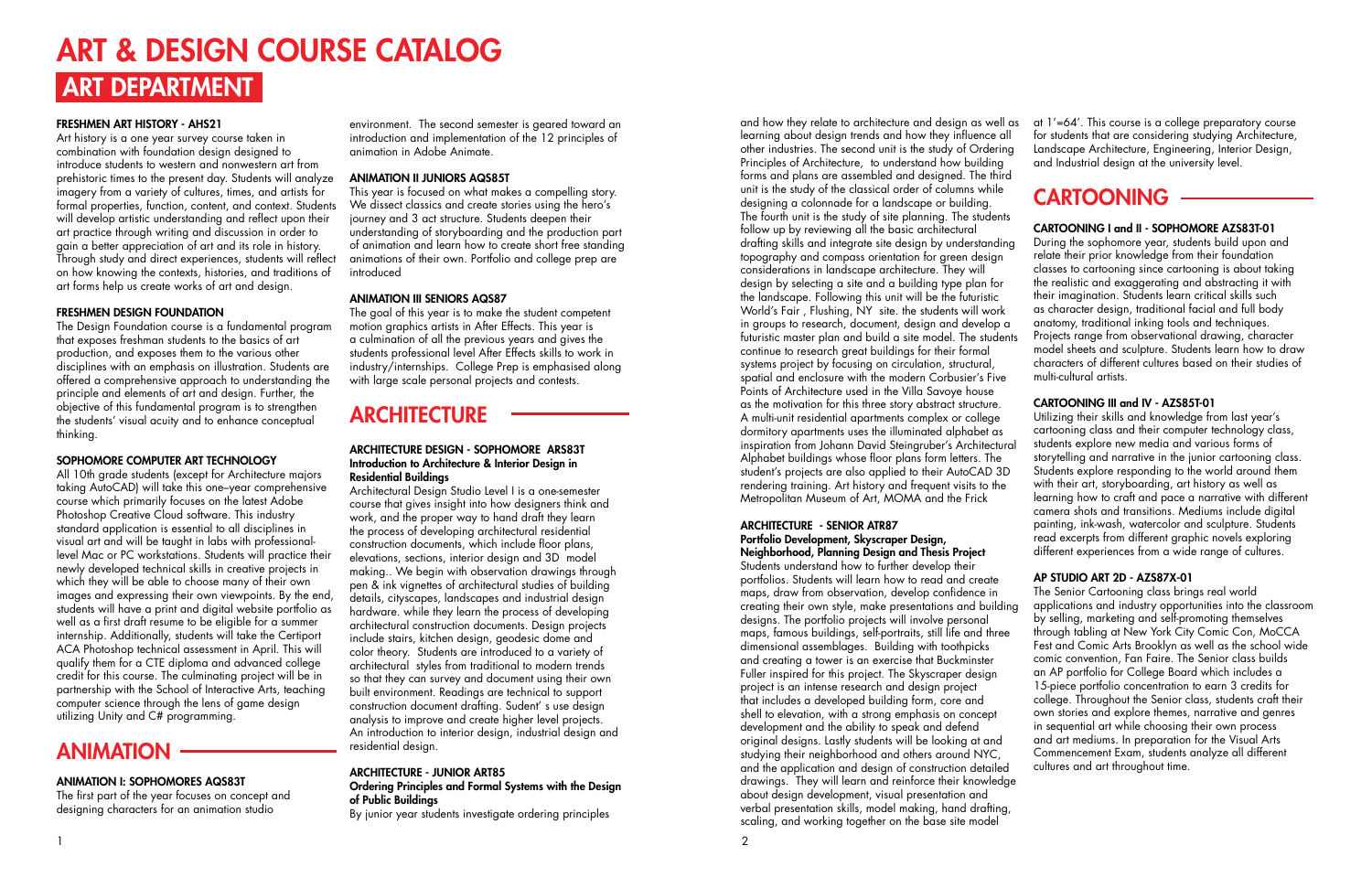films. Students will also finish compiling their portfolios and Vimeo pages for college, and prepare for the endof-year Certiport Examination to become Adobe Certified Associates in Adobe Premiere Pro CC. Topics covered include: rigorous technical and theoretical instruction, including advanced production skills, advanced editing in Adobe Premiere Pro, advanced film history, and deeper exploration into careers in filmmaking.

## GRAPHIC DESIGN

## SOPHOMORE GRAPHIC DESIGN - AGS83T-02

The Sophomore Graphic Design course provides students with the foundation to communicate a message by combining the use of text and images. Projects are designed to prepare students with traditional hands- on studio skills (drawing, collage, photography) and digital skills (Adobe Photoshop, Illustrator and InDesign) while learning composition, the Principles and Elements of Design, Gestalt Principles, typography, color theory, logos and page layout. Each project will draw art historical references from various cultural origins as students learn the proper work flow, design process, and the importance of following a project brief.

of industry and prepare their portfolios for college. Students continue to refine their design and layout skills, while expanding on design thinking solutions, career

and financial management, and exploring interactive environments and user experience and interface (UX and UI). By the end of their Senior year, students will have completed certification in Adobe Photoshop (sophomore year), Illustrator (junior year), and InDesign along with SkillsUSA industry-approved Design Certification both in

their senior year. ILLUSTRATION

## SOPHOMORE FALL: INTRO TO ILLUSTRATION: METHODS, MATERIAL & TECHNIQUES

JUNIOR GRAPHIC DESIGN AGS85T-02 The intention of the Junior Graphic Design course is to scaffold from the foundation skills learned in sophomore year by bringing an authentic design experience through industry-based projects while also preparing them for internship opportunities through our Work Based Learning program. The complexity of the projects increase as they are required to not only create the final design and layout but they are responsible for creating the visual and verbal content as well. Students are encouraged to explore any medium they choose including traditional illustration techniques, digital photography, and digital manipulation as well as drawing personal and cultural connections. Students will advance their skills as they follow the protocols of using Adobe Photoshop, Illustrator and InDesign on visual communication scenarios that include: advertising campaigns, résumé building, editorial layout, web design, package design, and branding and identity. SENIOR GRAPHIC DESIGN AGS87T-02 In Senior Graphic Design the bar of excellence is raised even higher. Projects become more complex and meaningful as students learn more about the expectations The Spring semester focuses on visual communication and developing concepts while exercising and enhancing technical skills in using Color. Materials introduced include, but are not limited to, pastel, watercolor, oil and/or acrylic paint, and digital media. Technology classes continue training in Photoshop and students are encouraged to utilize and integrate Digital programs such as InDesign to their projects . At the end of the Sophomore year, students take their first technical assessment in with the Photoshop certification exam. JUNIOR FALL: APPLIED ILLUSTRATION TECHNIQUES: The Junior Illustration program encourages more in-depth study through a double period of Studio Art. Students develop a deeper familiarity and handling of a broad range of media while working towards the development of a personal style. Students are encouraged to work extensively from life in and out of class while using a variety of dry and wet media, and supplemental homework assignments increasingly challenge Conceptual Development. Classes include regular critiques, written investigations and analyses of Art, oral discussions, and Art History studies designed to prepare for the New York City Comprehensive Art Exam, our third program assessment.

The Sophomore year's objective is to review, refine, and enhance through scaffolding the basic technical skills introduced during the Foundation year. Daily studio classes are supplemented by daily Technology classes, which include Photoshop and Digital Image building

techniques. Upon reviewing the Elements of Design, these are then applied to more complicated visual problems in several mediums, including conceptual and sequential art projects. The Fall begins with BW drawing, while the Spring introduces Color.

## SOPHOMORE SPRING: DEVELOPING IMAGES FOR ILLUSTRATION

# FASHION DESIGN

### FASHION DESIGN/ SOPHOMORES

Students are introduced to the world of fashion design by developing a visual index and fashion industry language & terminology. Students will practice life drawing for fashion designers. They create a variety of proportionately and industry correct croquis as they develop personal style via inspirational garment design based on silhouette and color story using a variety of rendering techniques. Students will learn fundamental draping skills, basic garment construction, as well as basic hand and machine sewing techniques. They gain insight into fabrications by sourcing and purchasing fabric for creating a garment.

### FASHION DESIGN/ JUNIORS

Students conceptualize cohesive collections of ready-to wear pieces. Through a variety of challenging projects and competitions, students explore different markets and segments of the fashion design world. Students will learn how the cycle of fashion, seasons of fashion and customer profiles are essential to fashion design teams and fashion merchandisers. Students develop intermediate garment construction skills as they build on the basics. Advanced projects use Adobe Illustrator to render technical flats. Students create tech packs and learn about manufacturing practices. They participate in a collaborative fashion styling unit in conjunction with photography students with a professional student-led fashion editorial photoshoot.

### FASHION DESIGN/ SENIORS

Students delve deeper into the world of garment construction as they explore the field of costume design and theatrical wardrobe careers by designing for the Roundabout Theatre. Using advanced sewing skills and a diverse, socially and environmental awareness lense, students create designs and produce their own fashion show. Students will learn the basics of establishing a brand and explore the paths of entrepreneurs and marketing a collection. They complete their portfolio development and application to college programs and careers. Eligible students will apply and participate in industry based internships. Students will take the Nocti and NYC Comprehensive Art regents exam.

## FILM

## SOPHOMORE YEAR: Introduction to Film/Video I & II (AKS83T-01/02, AKS84T-01/02):

In this two-term, production-based studio course, students are taken through the entire filmmaking process from

Development and Preproduction, through Production, and Postproduction. The lessons cover the technical practice as well as the theoretical background. Working in small groups, students produce five short films over the course of the school year, including Music Videos, Product Commercials, Public Service Announcements and more. Each film is entirely student-produced, from inception to final cut, with each student participating in all aspects of production, and with each student creating his/her own individual edit of their group's footage. Topics covered include: Digital Video Camera, Shotgun Microphone, 3-Point Lighting, Shot Lists, Storyboards, Groundplans, Shot-to-Shot Continuity, Visual Storytelling, and extensive use of Adobe Premiere Pro for editing.

### JUNIOR YEAR: Advanced Film/Video I & II (AKS85T-01/02, AKS86T-01/02):

In this advanced two-term, production-based course, students build upon the foundation they have attained in the introductory course. It is assumed that all students taking this course have gone through the entire filmmaking production process many times and are proficient in both the operation of the digital video camera, mics, and lights, as well as editing in Adobe Premiere Pro. This course will focus on using a more advanced camera, more advanced audio recording equipment and advanced formal, technical and theoretical knowledge and its application. Students will populate their portfolios with substantial short films of various genres that represent their unique voice, including Aesthetic Films, 3-Act-Play Narrative Films, Documentaries, and more. Topics covered include: operation of the DSLR Camera in Manual Mode, adjusting exposure, pulling focus, varying the depth of field, Digital Audio Recorder, Miseen-scène and Aesthetics, graphic, rhythmic, spatial, and temporal relationships, Screenwriting, the 3-Act Play structure, advanced editing in Adobe Premiere Pro, Color Correction, Keyframing, introduction to film history and careers in filmmaking.

## SENIOR YEAR: Senior Thesis Film/Video Studio I & II (AKS87T-01/02, AKS88T-01/02):

In this culminating two-term, studio based course, students have created enough films and have had enough experience with the production process to feel comfortable working on projects in smaller groups. A greater emphasis will be placed on developing one's unique voice as a filmmaker and applying advanced production techniques through more complex projects including advanced Independent Films, Parodies with a social message, Remaking Scenes from professional movies, individual film reels, and more. Students will be spending significant amounts of time analyzing and deconstructing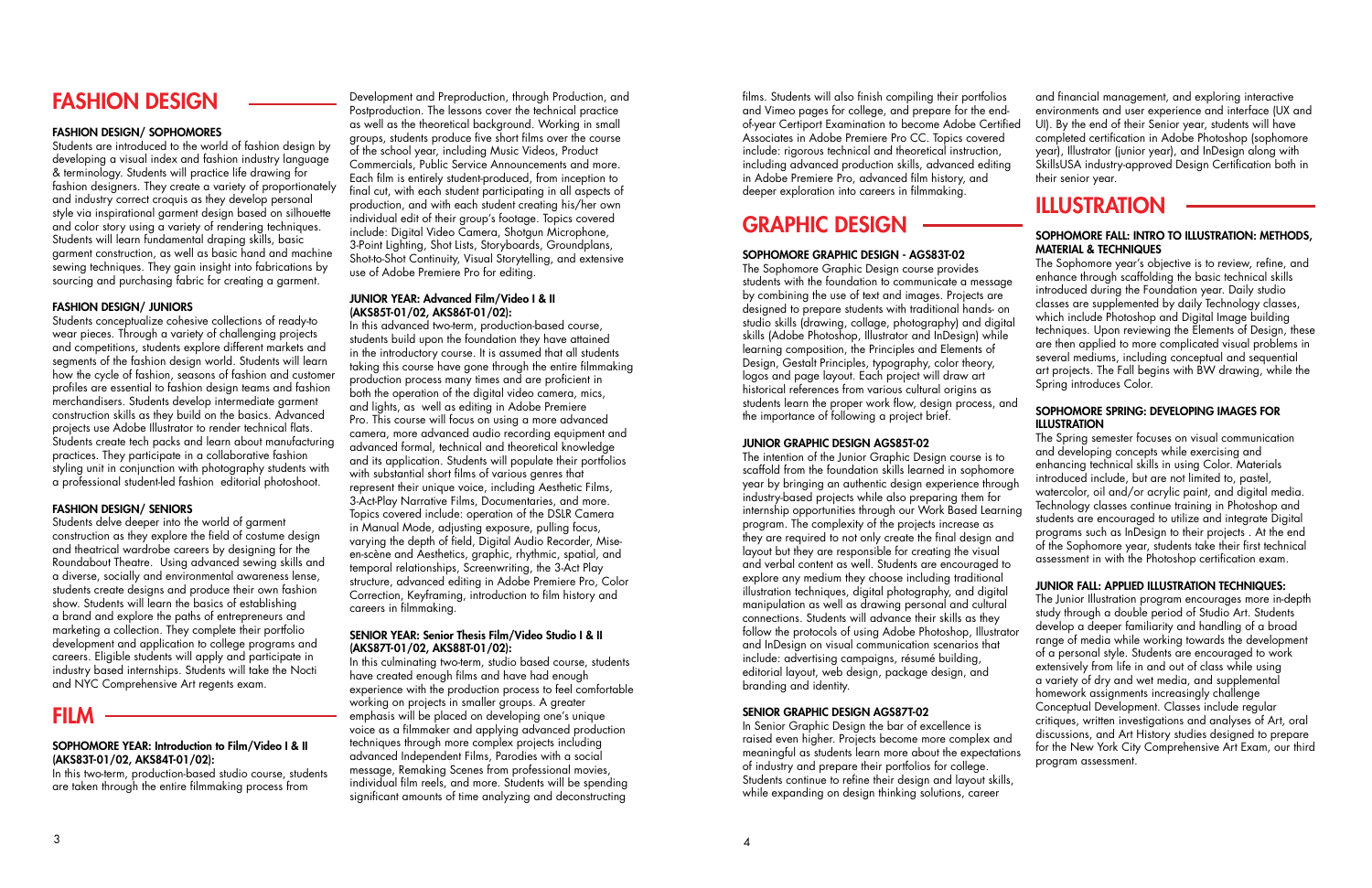### JUNIOR SPRING: (ADVANCED) DESIGN AND CONCEPT DEVELOPMENT:

During the Spring, students begin choosing & creating either "Concentration" themes (a series of related images) or a "Sustained Investigation," (developed works that originate from Independent inquiry and indepth research). These extended projects encourage the development of personal style while building towards a portfolio, which includes sketchbook documentation of artistic process. Technology skills get reinforced through creative projects as well as the establishment of online portfolios, in preparation for College Readiness. Structured classroom critiques, written analyses of Art, oral discussions, and Art History studies continue, all as preparation for the New York City Comprehensive Art Exam, our third program assessment.

## SENIOR FALL: DEVELOPING A PERSONAL STYLE:

Double-period studio illustration classes concentrate on portfolio development, finding personal voice, and style. Sample projects include, but are not limited to, sample publication covers, Poster illustration, Advertising illustration, Spot illustrations, and Editorial illustrations. Students reinforce all traditional and digital skills, as well as literacy and Analytical skills. Career opportunities are further explored, investigated, and discussed as students continue preparing for College Readiness.

### SENIOR SPRING: CAREER READINESS:

Illustration Portfolio and Presentation The double-period studio course culminates with developing skills in designing, organizing, and presentation of traditional and digital portfolios, along with Career and Financial Management exercises such as how to maintain a studio, invoicing, and cataloguing. The successfully completed Illustration portfolio that began in Junior year and emphasized during Senior year demonstrates a range of competencies in both digital and traditional media, higher conceptual thinking, and reflects a personal voice and/or style. As the students ready for college and career, field studies and internship opportunities are further explored, along with encouragement to participate in a scholarship program offered by the Art Students League of New York.

The third year of course study is focused on college prep and planning. Students will be expected to produce a mission statement, business cards and stationary, an advertisement and a brochure to promote their business. Students learn to work as part of a collective, and learn to work with and service the needs of a client, which prepares them for future industry experiences. The CFM is brought into the curriculum as part of the business model. Students will be expected to produce a 15-20 image portfolio and a PDF book. Students will take the Skills USA exam and the Commencement Arts Regents exam to achieve an advanced regents diploma. A diverse group of professional artists and photographers, both as guest artists and in the course of study, are selected to engage students in practice and ideas.

# PHOTOGRAPHY —————

## PHOTOGRAPHY I

In the sophomore year, students have one period of an introduction to studio photography and one period of technology, which introduces them to Adobe Photoshop, Adobe Lightroom and Adobe inDesign the industry standard digital image editing and design programs.

### During the course of their first year of study, students will learn the basic mechanics of the DSLR camera, shooting both in a professionally-equipped studio as well as on-location. They will learn how to navigate and use Adobe Photoshop, Adobe Lightroom and Adobe inDesign in a photography studio setting. These skills are further expounded upon and developed in their junior and senior course of study. A diverse group of artists and photographers, both as guest artists and in the course of study, are selected to engage students in practice and ideas.

## PHOTOGRAPHY II

During the course of the students second year of study, junior students are given industry-based assignments to produce skills in selling an idea and telling a story. Each unit provides a block of individual assignments followed by assessments which build skills and context in the History of Photography and Art, History of the Industry, Technical/Creative assignments, Photoshop and Post-Production assignments to produce a final display and Portfolio. A diverse group of professional artists and photographers, both as guest artists and in the course of study, are selected to engage students in practice and ideas.

## PHOTOGRAPHY III

## PRE-CALCULUS – MPS21, MPS22

algebraic techniques required to continue higher-level study of mathematics. This course will guide students through a study of linear equations, inequalities, graphs, matrices, polynomials and radical expressions, quadratic equations, functions, exponential and logarithmic expressions, sequences and series, probability and trigonometry. Students take a Regents exam at the end of this course.

## GEOMETRY - MGS21-22; MGS41, 42, 43, 44

This is intended to be the second course in mathematics in high school. There is no other school mathematics course that offers students the opportunity to act as mathematicians. Within this course, students will have the opportunity to make conjectures about geometric situations and prove in a variety of ways, both formal and informal, that their conclusions follow logically from their hypothesis. This course is meant to employ an integrated approach to the study of geometric relationships. Students take a Regents exam at the end of this course.

This is a year-long non-Regents elective course for students who have completed their high school and Regents math requirements. This course is an introduction to higher-level math and complex reasoning, culminating in the exploration of limits and derivatives. ALGEBRA II MRS21, MRS22 This is the capstone course of the three units of credit required for a Regents diploma. This course develops the Short stories, poetry, and texts of all genres and time periods comprise this first year of English class at the High School of Art and Design. During your 9th grade year, you will learn foundational literary analysis and argumentation skills by working towards mastery of the school's Literacy Initiative: you will learn how to annotate fiction, nonfiction, poetry, and plays productively and critically; to write thoughtfully about the significance of literary devices within and across texts from different

## ALGEBRA 1 – MES21-22, MES41-44

ADVANCES PLACEMENT CALCULUS – MCS21X, MCS22X This is a year-long elective honors course for students who wish to have the opportunity to receive college credit from a high school class. Students can take the Advanced Placement exam after completing the course and receive college credit, if they do well enough on the exam. This is considered the course of higher-level mathematics. skills and using evidence to make completing argument supporting their conclusions. Students take a Regents exam at the end of the course. ENGLISH DEPARTMENT

## 9th GRADE ENGLISH: THE FOUNDATIONS OF LITERARY ANALYSIS, ARGUMENTATION, AND WRITING

Most students will take this as their first mathematics course in high school. Algebra provides tools and ways of thinking that are necessary for solving problems in a wide variety of disciplines, such as science, business, social sciences, fine arts and technology. This course develops the understanding of numbers, the use of equations, functions and graphs to describe relations between numbers, and studies real-world applications of equations, functions and their graphs. Students develop skills in mathematical inquiry, critical-thinking, reasoning Sophomore English exposes students to global narratives that explore our desire to persevere despite humanity's struggles with war, genocide, and human rights violations. The focus of Sophomore English is to advance critical analysis and writing skills, building on the skills from Freshman year. Sophomore English continues with Art and Design's group collaboration initiative; students will engage in group projects to build their argumentative skills. To promote interdisciplinary learning, Sophomore English students complete a research paper related to the Global History course, wherein students synthesize the skills from English and Global Studies. Major texts for

- eras; and to craft strong, well organized argument essays in response to global issues that connect to the literature you study. You will also complete a research paper
- in conjunction with your Science class. You will learn how to analyze and connect evidence to texts' central ideas; to synthesize information into concise and elegant
- writing; and to articulate your ideas elegantly during small group and whole class discussions. This class will provide you with exposure to literature and writing as both art and science through studying texts that include, but are not limited to, Oedipus the King, Julius Caesar,
- Fahrenheit 451, Kindred, How the Garcia Girls Lost their Accents, Aristotle and Dante Discover the Secrets of the Universe, and The Curious Incident of the Dog in the Night-time. Through close reading and analysis of these texts, and through your writing and research about topics related to them, you will become strong English scholars with the skills to succeed in your next three years of English class at Art and Design.

### 10th GRADE ENGLISH:

# MATH DEPARTMENT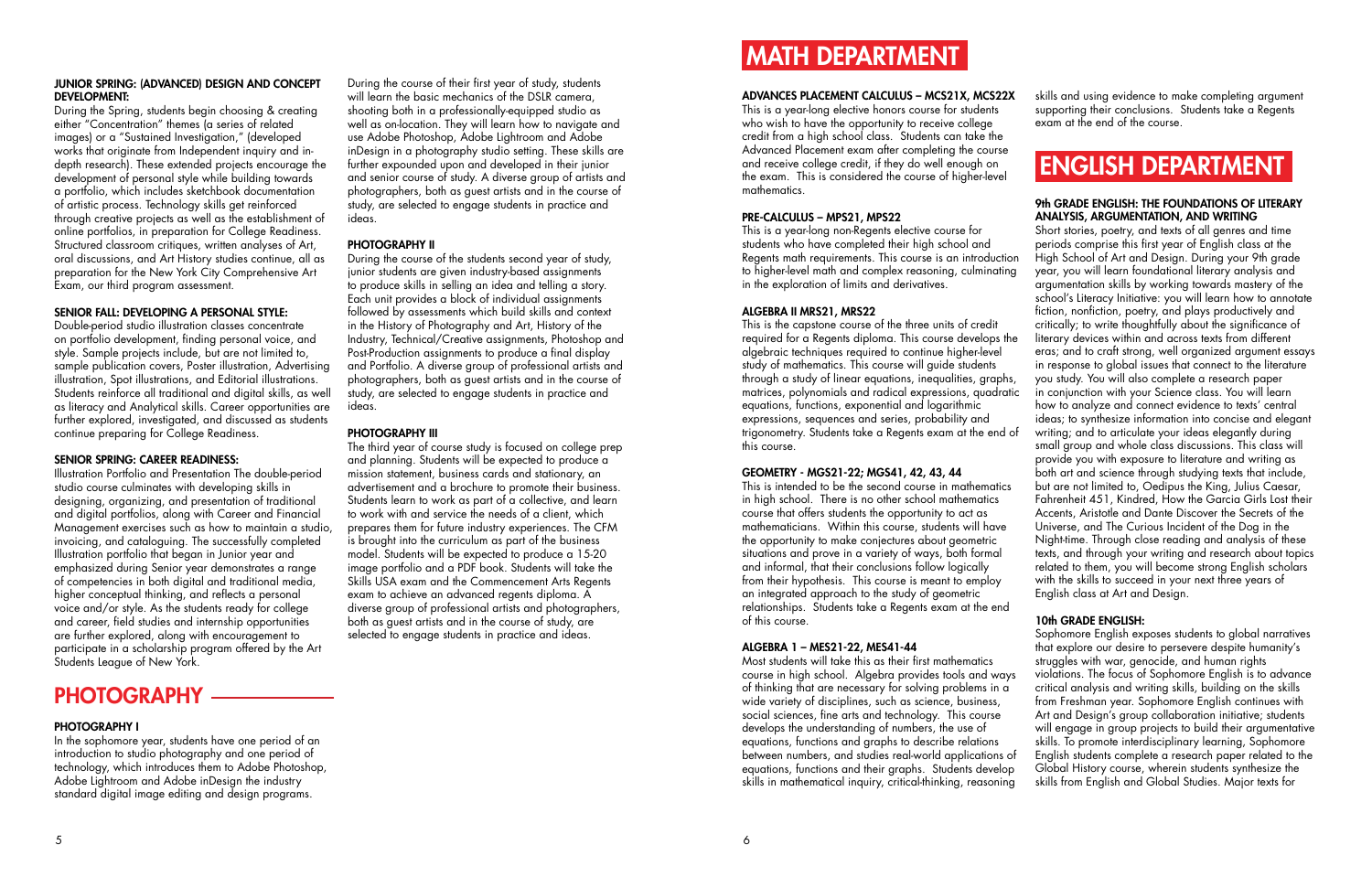Sophomore English include but are not limited to: "The Universal Declaration of Human Rights," Night, Animal Farm, Things Fall Apart, A Long Way Gone, Persepolis, The Kite Runner, In the Time of the Butterflies, and Drown. The course ends with an opportunity for students who have mastered the skills necessary to take the NYS ELA Regents Exam.

## 10th GRADE HONORS ENGLISH:

Sophomore Honors English is a reading- and writingintensive course that exposes students to challenging global narratives that explore our desire to persevere despite humanity's struggles with war, genocide, and human rights violations. The focus of 10th grade Honors English is to demonstrate critical analysis and writing, building on the skills from Freshman year and preparing students for their junior year of English. Sophomore English continues with Art and Design's group collaboration initiative; students will engage in group projects to build their argumentative writing skills and will engage in seminar discussions to develop their speaking and language skills. To promote interdisciplinary learning, 10th grade Honors English students complete a research paper related to the Global History course, wherein students synthesize the skills from English and Global Studies. Major texts for Honors English include but are not limited to: "The Universal Declaration of Human Rights," Maus, Brave New World, Things Fall Apart, A Long Way Gone, Persepolis, The Kite Runner, Macbeth, and Drown.

## 11th GRADE ENGLISH:

Students study American literature and question what it means to be an American. They explore an equitable range of texts that illuminates diverse cultures and experiences. Students finesse their reading and writing skills, increasing fluency of writing and rigor of thought. Students are pushed to delve into creative interpretations and achieve mastery of vocabulary, structure, transition, and tone of writing. Students complete their college essay in anticipation for their senior year. The course culminates in the NYS Regents exam. Texts include but are not limited to multicultural short stories and poetry, The Crucible, The Spoon River Anthology, If Beale Street Could Talk, A Streetcar Named Desire, The Great Gatsby, and The Things They Carried.

## AP ENGLISH LANGUAGE AND COMPOSITION:

At HSAD, the The AP English Language and Composition course continues the work of the school-wide literacy initiative. Students registered for AP English Language and Composition are also registered for the AP

12th Grade English Scriptwriting class is to prepare students who are interested in film making for successful college creative and academic achievement. In all of the course units, students focus on research, creative writing and analysis skills to communicate through and about stories told on film. Topics and skills studied in this class include screenwriting, screenwriting analysis, story structure, storytelling elements, college essay writing, psychology, philosophy, research skills, multiple sources in analysis and creative writing, accountable

talk and discussion skills, collaborative work and selfdirected independent study. The class culminates in students writing the first draft of their own original fulllength screenplays. All film majors will be registered for Scriptwriting.

US History course. The AP English Language and Composition course focuses on the development and revision of evidence-based analytic and argumentative writing, the rhetorical analysis of nonfiction texts, and the decisions writers make as they compose and revise. Students evaluate, synthesize, and cite research to support their arguments. Additionally, they read and analyze rhetorical elements and their effects in nonfiction texts—including images as forms of text— from a range of disciplines and historical periods. Texts include (but are not limited to): The Immortal Life of Henrietta Lacks and In Cold Blood (Collegeboard.com)

### 12th GRADE ENGLISH:

Students in Senior English deepen the skills they have acquired from their previous English experience by focusing on extended research projects and also the analysis of non-fiction texts. Students will be expected to conduct Socratic Seminars and explore the questions of man's existence. Topics in Senior Literature range from psychology to philosophy. The skills that will be sharpened range from forming and finalizing a college admissions essay, synthesizing multiple sources into an analysis, advancing their research skills, and participating in self-directed study. Books include, but are not limited to: Hamlet/Othello, The Stranger, Beloved, Fences, and Equus.

> $LGBTQ+$  people. We will examine how those texts represent members of the community and reflect its rich history, while also sharpening our skills and preparing ourselves for college and beyond. Because this course is a selective and aligned with the English 12 curriculum, students will still have an opportunity to work on their college entrance essays and receive feedback from the teacher. However, anchor texts will be aligned with the course's LGBTQ lens. Identifying as LGBTQ+ is not a requirement for this course. All seniors are welcome to take this class. Only through education do we begin to break the barriers of misunderstanding.

### AP ENGLISH LITERATURE AND COMPOSITION:

A college-level course, students take a critical approach to literature through a variety of lenses such as feminist, queer, race, or Marxist. They are expected to read and respond to criticism surrounding the texts of study. The course is modeled heavily like a college course and students will be expected to read independently and come prepared to class for many socratic discussions. The students will write college-level papers every semester and focus on the process of revision and improvement. The course culminates in the AP exam, which may qualify for college credit.

### SCRIPT WRITING:

### CREATIVE WRITING:

In Creative Writing, students will evaluate various forms of writing, including the short story, satire, screenplays, and poetry, in preparation for learning at the college level. When focusing on the short story, students will read and analyze stories through the lens of the individual story elements (theme, setting, characterization, point of view, dialogue, tone and plot) and later write their own section of a story that exemplifies the element. We will also look at and then write in the style of the various forms of satire: travesty, burlesque, parody, caricature and cartoon. Similarly, we will read and analyze screenplays through the eyes of writers and students will have an opportunity to write their own scenes. In addition, students will explore various forms of poetry including villanelle, sonnet, haiku, ekphrasis. Students will read a variety of poetry by authors of all generations, movements and backgrounds, and write many of their own, ultimately creating a poetry portfolio. Throughout the course, students will also be writing college-level analytical responses to class readings and a research paper. LGBTQ+ LITERATURE: The focus of this course is on works by and about Global History 1 and 2 covers history from the Paleolithic Era to the Enlightenment. While you will be presented with a narrative of the major historical events, special focus will be on skill acquisition and primary and secondary source analysis. In this class, you will be explicitly taught how to annotate, develop higher level questions and how to identify point of view and bias. Other topics include contextualization and cause and effect. Special attention will be given to Enduring Issues in Global History and you will begin to prepare for the Regents exam at the end of 10th grade. 10th GRADE GLOBAL HISTORY: Global History 3 and 4 is the second year of the Global History and Geography course begins approximately with 1750 C.E. and ends with a unit that covers problems and issues facing the world today. Several concepts are developed throughout the course including industrialization, nationalism, imperialism, conflict, technology, and the interconnectedness of the world. The course will also focus on reading historical documents and being able to analyze these documents. Classwork will focus on Enduring Issues and how they relate to each unit of study. Students will demonstrate their explicit knowledge of an enduring issue through an interdisciplinary research paper. At the end of the year, students will take a Regents examination.

### 9th GRADE GLOBAL HISTORY:

## 10th GRADE AP WORLD HISTORY:

Advanced Placement World History is a college level course that is offered to sophomores with a demonstrated interest in World History. Through this course, students will develop a greater understanding of the evolution of global processes and examine interaction with different types of human societies. Focused primarily on the past thousand years of the global experience, the course builds on an understanding of cultural, institutional, and technological precedents that set the human stage prior to one thousand C.E. The course will begin in 1200 CE with a study of civilizations in Africa, the Americas, Asia, and Europe that are foundational to the modern era. Students will learn the six specific themes that form the core of world history as a field of study, and provide further organization to the course. Emphasis will be placed on writing skills, knowledge-based analytical

# SOCIAL STUDIES DEPARTMENT

8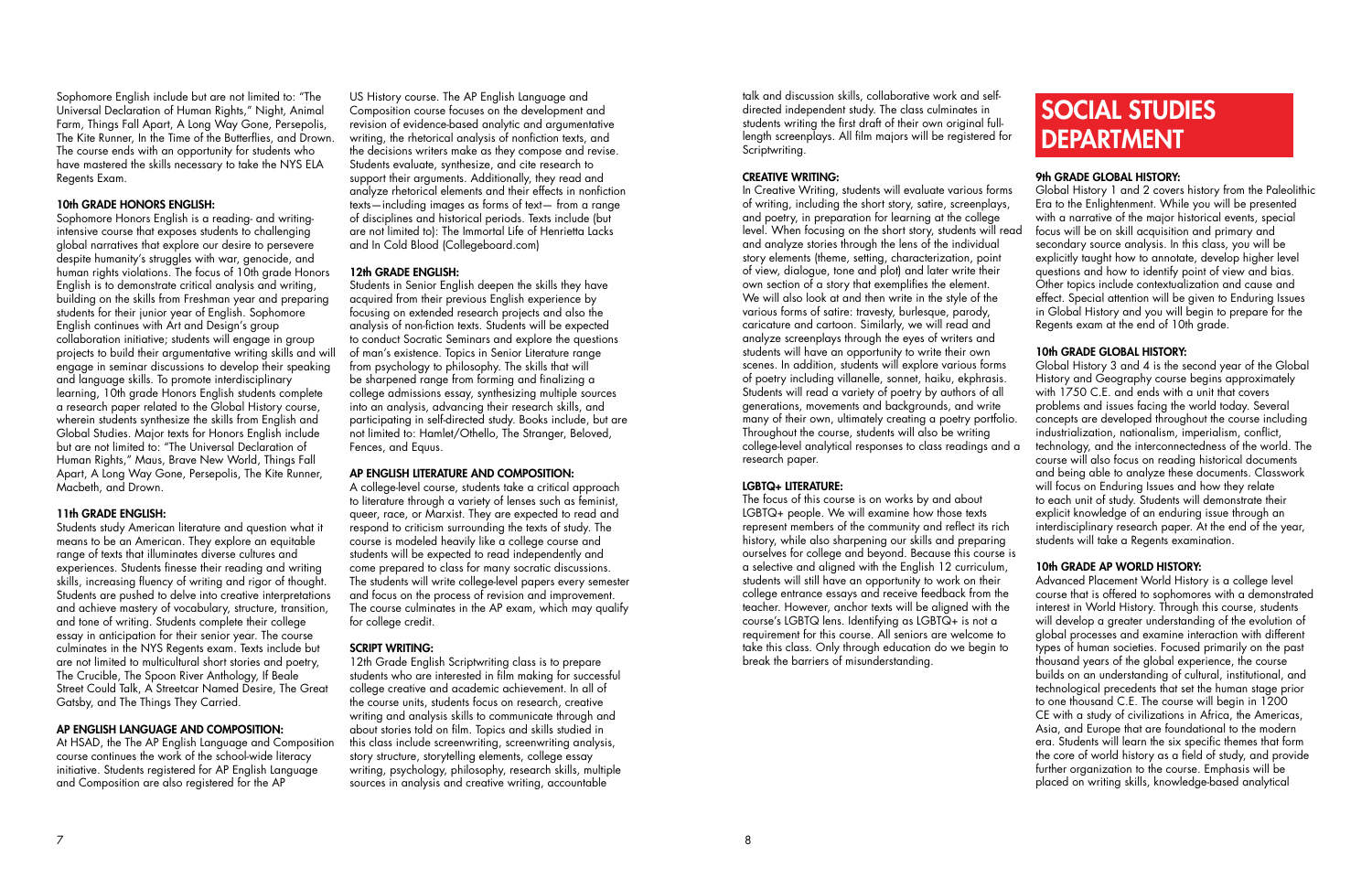skills, and the ability to interpret historical documents. Students will take the Advanced Placement Exam in May for college credit and the Global History Regents examination in June.

### 11th GRADE US HISTORY:

US History 1 and 2 follows the development of the United States from the colonial era to the present day. Students will develop an understanding of the workings of the American government and the Constitution. A chronological approach to the events that shaped American society and culture will be used. Students will examine the economic, political, and social development of our nation. Students explore the expansion of the federal government, and the place of the United States in a globalized world. Course requirements include completing Framework aligned assessments. The course will also focus on reading historical documents and being able to analyze these documents. The U.S. History and Government Regents is the final exam for this course.

### 11th GRADE AP US HISTORY:

Advanced Placement US History is a college level course offered to juniors. This course is designed to provide students with the analytical skills and factual knowledge necessary to deal critically with the problems and issues in United States history. The course will help students develop the skills necessary to arrive at conclusions on the basis of an informed judgment and to present reasons and evidence clearly and persuasively through essay writing. Extensive use and analysis of document (primary and secondary sources) will be used by students in document- based essay writing. Students will take the AP exam in May for college credit and the Regents examination in United States history in June.

### GOVERNMENT/ECONOMICS:

Participation in Government/Economics will be divided up into two parts: Government in the fall and Economics in the spring. Topics will include: the principles of government, politics and law; roles and rights of citizenship; political party system; legal obligations; public policy; and political participation. Additionally, students will learn about tradeoffs, opportunity costs, and the benefits of trade; students will study how the market forces of supply and demand cause prices to be what they are. Students will focus on current events and how our government and economy are constantly changing.

### AP GOVERNMENT:

AP United States Government and Politics introduces students to key political ideas, institutions, policies,

interactions, roles, and behaviors that characterize the political culture of the United States. The course examines politically significant concepts and themes, through which students learn to apply disciplinary reasoning, assess causes and consequences of political events, and interpret data to develop evidence-based arguments. While this is a full-year course of government, to fulfill the Economics requirement, many economic ideas will be woven into the class. In particular, we will cover the government's role in monetary policy, financial markets, job creation, affecting supply and demand, and international trade. Students will take the Advanced Placement exam in May.

### SLS21/SLS22- LIVING ENVIRONMENT:

Living Environment is an introductory biology course that stresses inquiry and depends upon the basic relationships of the physical sciences as well as living things. This course includes 1200 minutes of a laboratory component that must be completed for students to be eligible to take the Regents Exam at the end of the academic year. The curriculum follows the New York State Living Environment Core Curriculum Standards and is specifically designed to prepare students for the Living Environment Regents Exam. In this course, students will learn: Scientific Inquiry, Ecology, Organization and Patterns in Life, Life Processes, Genetics and Biotechnology, Reproduction and Development, Evolution, Human influences on the Environment, Homeostasis and Immunity.

### SCS21/SCS22- CHEMISTRY:

Why do we live in a universe of color? Is it possible to predict uses for elements that do not yet exist? What role do chemicals and their reactions play in the food we eat, the weather around us, or the art that we create? Regents Chemistry is a yearlong physical science course where students will study the atoms our world is made of, the reactions that take place between them, and the different fields of study within the realm of chemistry. Students will take part in a variety of activities, including hands-on experiments, formal lab reports, and analysis of cross- curriculum material, to better understand the role chemistry plays in their lives. Each unit will be tied to an overall theme or topic that students will display mastery of through in class and out of class activities. This course also includes the completion of 1200 minutes of lab work to qualify students to take the Chemistry Regents in June.

# SCIENCE DEPARTMENT

### SES21/SES22-EARTH SCIENCE:

Earth and Space Science is the study of the processes that shape the Earth and explain the universe. This course will explore the four main branches of Earth Science, which includes the following: geology, oceanography, meteorology, and astronomy. In this physical science course, students will learn in detail about the Earth's interior and the theory of plate tectonics. Students will learn about Earth's systems and their interactions. Students will also explore the current theories that describe the formation or Earth, our Solar System, and the universe. Students will learn about the relationship Atomic Structure, the Physical Behavior of Matter, and Acids & Bases, and then to dig deeper and introduce new topics such as Thermodynamics, Equilibrium, and Stoichiometry. The advanced problem-solving strategies and time management skills developed in this course will prepare college-bound students for careers in the sciences, medicine, engineering, and other technical areas and will absolutely improve their skills in college readiness. SWS21/SWS22- FORENSICS: Forensics is designed to investigate, collect data and solve crimes. Forensic scientists use chemistry, physics,

### SCS21X/SCS22X- AP CHEMISTRY:

AP Chemistry is designed to be the equivalent of a first year college general chemistry course and follows the College Board's AP Chemistry syllabus. The course is designed to increase students' depth of knowledge on topics previously learned in Regents Chemistry such as

between Earth Science and technology. SPS21/SPS22- PHYSICS: The focus of this Regents-level class is to provide students with an understanding of the behavior of matter in motion, the nature of forces, gravity, energy, waves, electricity and magnetism, and modern physics. This course culminates in the Physics Regents exam in June and NYS requires students to complete 1200 minutes of lab work to be eligible for this exam. It is recommended students have passing grades on the Algebra 1 and Geometry Regents before enrolling in this course. SLS21X/SLS22X- AP BIOLOGY: Advanced Placement Biology offers students the opportunity to complete an introductory course at the college level. This course is focused on building connections between biology at the cellular and molecular level and biology at the environmental level. It is important for students to understand the role biology has on society and the responsibility that students must make informed decisions about issues raised by advancements and research in biology. In this course, students will learn biochemistry, the parts of the cell and their functions and the cell communication that occurs between cells, genetics and biotechnology, evolution, plant form and function, animal form and function, and biology, mathematics, engineering and even psychology to help solve crimes. Forensic science incorporates both science and the law. Forensic scientist will document evidence from a crime scene, study the physical evidence, research and present evidence to detectives, police officers, lawyers and the court of law to help solve crimes. This is a guided inquiry course with problembased learning experiences that will give students the opportunity to explore topics and concepts through investigations. The students in this course are taught the fundamentals of a criminal investigation and how it is applied in a court of law. They learn by doing; they process crime scenes, analyze lab data, conduct scientific investigations, interact with guest speakers, explore the Internet and become familiar with various texts. Students use technology to participate in activities that closely resemble those used by law enforcement personnel, forensic scientists and district attorneys. Students will learn the history of forensics, forensic methodologies and techniques, physical evidence detection and collection, forensic tools and analyze data to link evidence to the criminal. They document their findings through laboratory reports and legal briefs to ultimately be presented to a student court and jury. All of these tools are designed to engage a wide variety of learners in our school's very diverse community.

ecology. At the end of the academic year, students will be offered the opportunity to take the Advanced Placement Biology Exam. If students receive a passing score on the Advanced Placement Biology Exam, they may have the option to receive college credit for the course. SPANISH: LOTE DEPARTMENT

Spanish is a comprehensive standards-based curriculum that balances grammar and communication. The course integrates the learning of the language with an appreciation for Spanish-speaking cultures around the world. Students learn simple, relevant vocabulary and grammar, including sentence formation, regular, irregular, stem-changing, and reflexive verbs. Students